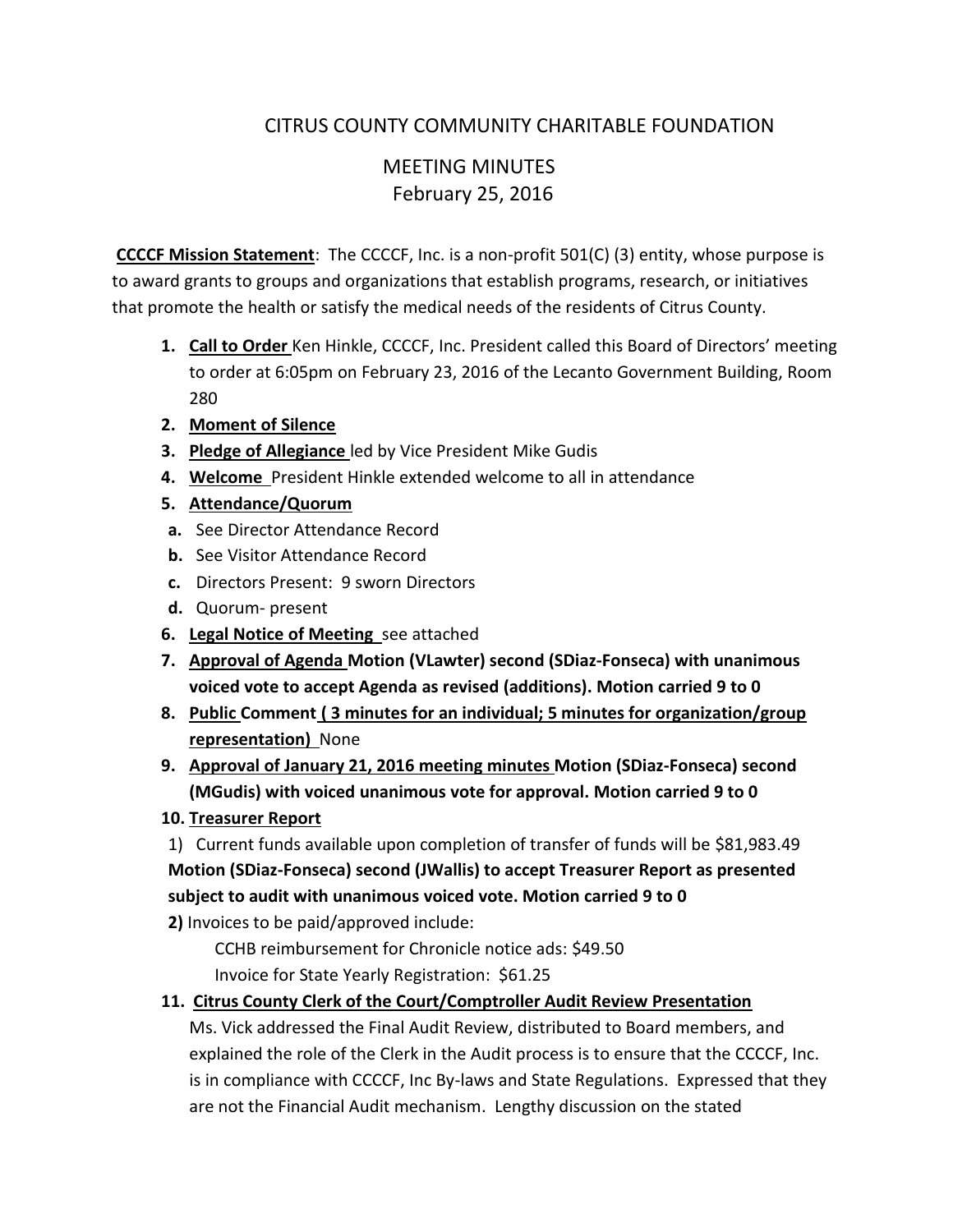recommendation for separate individual serving as Bookkeeper. **Motion (Director SDiaz-Fonseca) second (Director Wallis) with unanimous approval to advertise for Bookkeeper Services.** Motion for Director Ressler to prepare employment advertisement for such service with the ad is to include the language of Independent Contractor, submission deadline of March 15, 2016 and email contact address to be provided. **Motion (Director Wallis) second (Director SDiaz- Fonseca) authorizing Director Ressler to coordinate with Chronicle and pay invoice accordingly with maximum disbursement of \$300.00** Candidate will be expected and evaluated for bookkeeping experience, check writing ability, three references. Applicant will be asked to supply salary expectations.

 **Finance Committee** Chair, Director Gudis, asked for volunteers for Committee Membership. Director Merrill and President Hinkle agreed to join Committee Committee members will receive responses to Bookkeeper ad listing for review at Finance Committee meeting 5:00pm , prior to BOD March meeting.

#### **12. Guest Presentation: SCORE**

 Dan Crishon, SCORE Mentor and Steve Meitz, SCORE attorney, represented the many SCORE volunteers. Explained their role in the community as resources for varied information for organizations, foundations, businesses, etc; do not provide specifics as per employees and/or staff.

#### **Unfinished Business**

- a. Legal Services RFP- Director Merrill reviewed Draft Document. She answered questions as presented. Discussion regarding fulfillment of said role (SDiaz-Fonseca) second (JWallis) to advertise for Legal Services for Non Profit Organization with inquires due prior to April 21 via provided email. **Motion (Director Wallis) second (SDiaz-Fonseca) to authorize Director Ressler To coordinate with Chronicle and pay invoice accordingly with maximum of \$300.00**
- **b.** CCCCF communication-website President Hinkle continues to review/research.
- c. Bond, D/) Insurance: Director Ressler presented information received during meeting with Hagar Insurance. Lengthy discussion to determine liability amounts for both bonds and liability levels of coverage. Motion (Director Gudis0 with second (SDiaz-Fonseca) for bond coverage for \$100,000 and D/O insurance coverage for one million dollars for D/O Liability for Directors. Motion (Director Gudis) second (Director Merrill) with unanimous approval to Authorize Director Ressler to submit completed applications and to cover Invoices from Hagar Insurance.